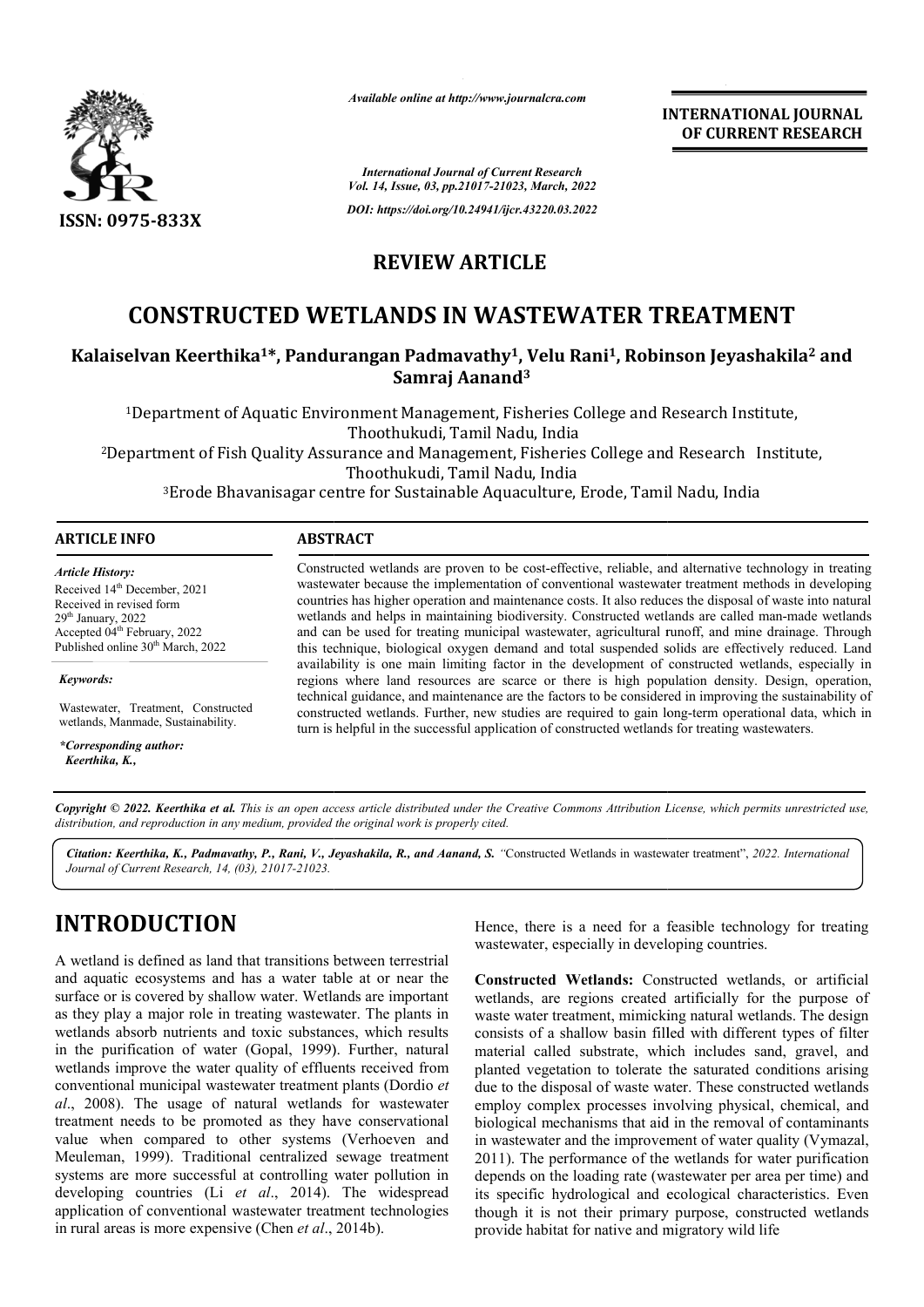(Verhoeven and Meuleman, 1999). In the last few decades, CWs have been put in place to treat various kinds of wastewater, such as domestic sewage, agricultural wastewater, industrial effluent, mine drainage, landfill leachate, storm water, polluted river water, and urban runoff.

**Components of Constructed Wetlands:** There are five components to a constructed wetland. 1) Basin; 2) Substrate; 3) Vegetation (primarily macrophytes); 4) Inlet; and 5) Outlet. Fig. 1 depicts the components of constructed wetlands (Kumar and Dutta, 2019).



**Fig. 1. Components of constructed wetlands**

**Primary Treatment:** Untreated wastewater is loaded with suspended particulates that are heavier than water. Hence, primary treatment is necessary to reduce the suspended solids and organic load. In primary treatment, particulate matter is allowed to settle down, and the surface water moves on to the next component. Septic tanks and anaerobic baffle reactors are commonly used methods to carry out the primary treatment (UN -Habitat, 2008).

**Septic tank:** Septic tanks are most commonly used in smallscale constructed wetlands for primary treatment**.** For efficient removal of solids, two-compartment septic tanks are used instead of single-compartment tanks. A tank with a minimum capacity of 3700 litres provided with the inlet and outlet piping can serve as a septic tank. For effective operation of constructed wetlands, the desludging of septic tanks should be done periodically. This avoids the generation of poor effluents with high suspended solids content, which may cause clogging of constructed wetlands. Desludging of septic tanks can be done when the sludge and scum accumulation exceeds 30 percent of the tank's volume.

**Anaerobic baffle reactor (IMPROVED SEPTIC TANK):** An anaerobic baffle reactor is an improved septic tank design that enhances the removal efficiencies of solids and organic pollutants. The basic principle of such systems is to increase contact between the entering wastewater and the active biomass in the accumulated sludge. It is achieved by inserting baffles into the tank, which forces the wastewater to flow under and over the baffles. Wastewater flowing from bottom to top passes through the settled sludge and enables contact between the wastewater and biomass, thus improving the removal of organic load.

**Inlet and outlet:** Inlet and outlet structures are essential to distribute the flow path of effluent through the wetland, and also control the water depth. Multiple inlet and outlet can be planned to prevent dead zones. The inlet structure collects the wastewater from the septic tank, called the primary treatment system, and transports it to the constructed wetlands. The inlet structure must be designed in such a way that it helps to minimize the clogging of media and maximize even distribution. It facilitates the movement of greywater through the filter media, which allows the settlement of solids. Wastewater also comes in contact with bacterial populations present on the media surface, roots, and stems of macrophyte vegetation. It then reaches the outlet with better quality, and this can be reused. The outlet structure is designed to maximize even flow, to vary the operating water level and drain the bed. (Elzein *et al*., 2016).

**Impermeable liner:** Liners are used to line the wetland bed to prevent the percolation of wastewater into the ground water. Materials made of polyvinylchloride (PVC), high-density polyethylene (HDPE), or polypropylene (PPE) can be used as liners. These liners are impermeable, resistant to sunlight, or covered to protect them from UV degradation (Farooqi *et al*., 2008).

**Substrate:** The substrate physically supports biotic and abiotic components in the constructed wetland. It should be selected based on hydraulic permeability and the capacity to absorb pollutants (Sundaravadivel and Vigneswaran, 2001). The most commonly used substrate in constructed wetlands is coarse and fine gravel. In constructed wetlands, hydraulic conductivity should be maintained to stabilize the hydraulic retention time. Poor hydraulic conductivity and substrates with low adsorption capacity decrease not only the effectiveness of the system but also the long-term removal performance of CWs (Wang *et al*., 2010). Gravel, sand, clay, calcite, marble, vermiculite, slag, fly ash, bentonite, dolomite, limestone, shells, zeolite, wollastonite, activated carbon, and light weight aggregates are the most commonly used substrates. For the removal of nitrogen and organic compounds, alum sludge, peat, compost, and rice husk are desirable (Saeed and Sun, 2012). Wetland systems with fine and soil-based substrates have low hydraulic conductivity, whereas those with coarse sand- and gravelbased medium have higher conductivity. Sand, gravel, and rock are poor substrates for long-term phosphorus storage. Artificial and industrial products with high hydraulic conductivity are suitable alternative substrates for CWs. The selected industrial products include flyash, alum sludge, and oil palm shell, whereas synthetic product substrates include slag, activated carbon, lightweight aggregates, and compost (Wu *et al*., 2015).

#### **Wetland vegetation**

#### **Criteria in selection of vegetation**

The criteria for selecting wetland vegetation include

- Tolerance to waterlogged anoxic and hyper eutrophic conditions
- High absorption capacity
- Native species
- Growth of a massive fibrous root system. This will provide good oxygen carrying capacity and a maximum surface area for the microbial population.

Macrophytes frequently used in CW wetlands are emergent (*Phragmites* spp, *Typha* spp, *Scirpus* spp, *Iris* spp, *Juncus* spp. and *Eleocharis* spp), Submerged plants (*Hydrilla verticillata*, *Ceratophyllum demersum*, *Vallisneria natans*, *Myriophyllum verticillatum* and *Potamogeton crispus)*, Floating leaved (*Nymphaea tetragona, Nymphoides peltata, Trapa bispinosa and Marsilea quadrifolia*) and Free-floating plants (*Eichhornia*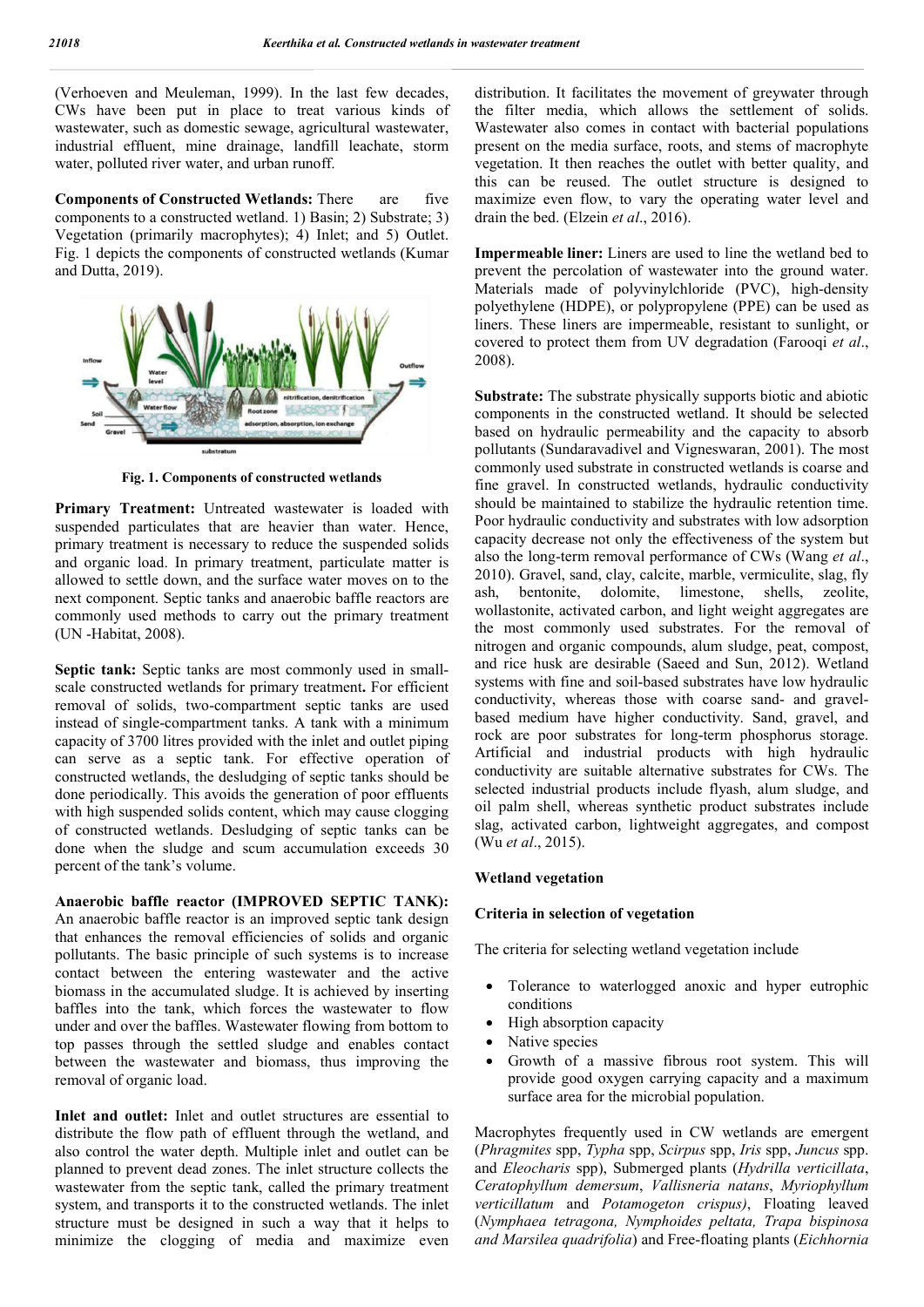| assipes, Salvinia natans, Hydrocharis dubia and Lemna<br>nor) (Rozema et al., 2016, Rahman et al., 2020).<br>floating<br>Ws.<br>with<br>and<br>emergent<br>macrophytes:<br>ne most commonly used floating macrophyte is Eichhornia<br>assipes. According to Patil et al., (2016), water hyacinth<br>rvives in high concentrations of nutrients and contributes to<br>e significant reduction in metals and nutrients. Furthermore,<br>reduces pollutant load and improves water quality, with the |                                                                                                                                                                                                                                                                                                                                             | <b>Surface flow:</b> These wetlands are provided with shallow basin<br>and barrier to avoid seepage to groundwater. This system has a<br>suitable inlet and outlet structures for uniform distribution of<br>wastewater and also supports the emergent vegetation include<br>cattail, bulrush and reeds. In surface flow wetlands, waste<br>water enters the basin and flows above the surface of the<br>substrate. This system requires a larger land area when<br>compared to other systems (Wetland, 2000). |
|---------------------------------------------------------------------------------------------------------------------------------------------------------------------------------------------------------------------------------------------------------------------------------------------------------------------------------------------------------------------------------------------------------------------------------------------------------------------------------------------------|---------------------------------------------------------------------------------------------------------------------------------------------------------------------------------------------------------------------------------------------------------------------------------------------------------------------------------------------|----------------------------------------------------------------------------------------------------------------------------------------------------------------------------------------------------------------------------------------------------------------------------------------------------------------------------------------------------------------------------------------------------------------------------------------------------------------------------------------------------------------|
| anting, and any other domestic use.                                                                                                                                                                                                                                                                                                                                                                                                                                                               | al treated water suitable for agriculture, washing, gardening,                                                                                                                                                                                                                                                                              | <b>Helophytes</b>                                                                                                                                                                                                                                                                                                                                                                                                                                                                                              |
| nergent macrophytes reduce wind<br>ymazal, 2013).                                                                                                                                                                                                                                                                                                                                                                                                                                                 | <i>ragmites</i> spp and <i>Typha</i> spp. are commonly used emergent<br>ants in horizontal flow constructed wetlands for treating<br>mestic and municipal wastewater (Vymazal, 2011). These<br>speed,<br>support<br>dimentation and prevent resuspension, and provide the<br>bstrate for periphyton and bacteria that take up the nutrients | Wastewater level<br>Inlet<br>outlet<br>soil and san                                                                                                                                                                                                                                                                                                                                                                                                                                                            |
|                                                                                                                                                                                                                                                                                                                                                                                                                                                                                                   | ajor role of macrophytes in Constructed Wetlands: The                                                                                                                                                                                                                                                                                       | Fig no 3. Surface flow wetland (Choudhary et al., 2011)                                                                                                                                                                                                                                                                                                                                                                                                                                                        |
| ble (Brix, 1997)                                                                                                                                                                                                                                                                                                                                                                                                                                                                                  | le of macrophytes in constructed wetlands is illustrated in a                                                                                                                                                                                                                                                                               | In surface flow CWs, the pollutant removal (Vymazal,<br>2010) is achieved by                                                                                                                                                                                                                                                                                                                                                                                                                                   |
| Parts of wetland plant<br>Aerial plant tissues                                                                                                                                                                                                                                                                                                                                                                                                                                                    | <b>Main role</b><br>attenuation<br>Light<br>causes<br>phytoplankton<br>reduction<br>in<br>growth.<br>It provides insulation during<br>winter.<br>Reduces wind velocity, allowing<br>suspended solids to settle<br>Gives an aesthetic appearance.<br>٠                                                                                       | Microbial degradation of organic material and settling<br>٠<br>of colloidal particles<br>Suspended solids are removed through settling and<br>$\bullet$<br>filtration when flowing through dense vegetation.<br>Nitrogen removal through nitrification.<br>٠<br>Higher pH values and algal photosynthesis cause<br>$\bullet$<br>ammonia volatilization.                                                                                                                                                        |
| Plant tissues in water                                                                                                                                                                                                                                                                                                                                                                                                                                                                            | Stores nutrients.<br>Filter out large debris.<br>$\bullet$<br>Reduces<br>current<br>velocity,<br>٠<br>the<br>improving<br>rate<br>оf<br>sedimentation and reducing the<br>risk of resuspension of settled<br>solids.<br>Increased surface<br>area<br>for<br>microbial growth.<br>Increased aerobic degradation<br>$\bullet$                 | Aquatic plants<br>Simulated wetland (L×W D)<br>162.5×57.5×70 cm<br>Inlet<br>Sand, 1-2 mm<br>$15 \text{ cm}$<br>Pea grave 14-20 mm 15 cm<br>10 cm<br>Gravel 20 -30 mm<br>Outlet                                                                                                                                                                                                                                                                                                                                 |
|                                                                                                                                                                                                                                                                                                                                                                                                                                                                                                   | due to photosynthetic oxygen.<br>Nutrient uptake.                                                                                                                                                                                                                                                                                           |                                                                                                                                                                                                                                                                                                                                                                                                                                                                                                                |

**Classification of Constructed Wetlands:** According to Nikolic *et al*., (2009), constructed wetlands can be classified into surface flow and sub-surface flow, as detailed below in fig  $\mathcal{L}$ 



**Fig 2. Classification of constructed wetlands**



**Fig no 3. Surface flow wetland (Choudhary** *et al***., 2011)**

- Microbial degradation of organic material and settling of colloidal particles
- Suspended solids are removed through settling and filtration when flowing through dense vegetation.
- Nitrogen removal through nitrification.
- Higher pH values and algal photosynthesis cause ammonia volatilization.



**Fig. no. 4. Schematic diagram of Horizontal flow constructed diagram of wetlands (Upadhyay**  *et al***., 2017)**

**Subsurface flow wetland:** A subsurface flow (SSF) wetland consists of a sealed basin with a porous substrate of rock, gravel, and soil, or a combination of these. The water level is designed to remain below the top of the substrate. It is most consists of a sealed basin with a porous substrate of rock, gravel, and soil, or a combination of these. The water level is designed to remain below the top of the substrate. It is most commonly used to reduce biochemical chemical oxygen demand, suspended solids, metals, nitrogen, chemical oxygen demand, suspended solids, metals, nitrogen, phosphorus, and pathogens from domestic and industrial wastewaters (Choudhary *et al*., 2011). According to the flow of wastewater, SSF CWs are further subdivided into two types: horizontal flow (HF) and vertical flow (VF).

**Horizontal Flow (HF):** In the horizontal flow CWs, wastewater moves under the surface of the bed in a horizontal path till it reaches the outlet zone where it has been collected wastewater, SSF CWs are further subdivided into two types:<br>
horizontal flow (HF) and vertical flow (VF).<br> **Horizontal Flow (HF):** In the horizontal flow CWs,<br>
wastewater moves under the surface of the bed in a horizontal<br> sealed by an impermeable layer and planted with wetland vegetation (Fig. 4). HF CWs are used to treat domestic and municipal wastewater around the world. However, at present, HF CWs are used to treat many other types of wastewater, sealed by an impermeable layer and planted with wetland vegetation (Fig. 4). HF CWs are used to treat domestic and municipal wastewater around the world. However, at present, HF CWs are used to treat many other types of wa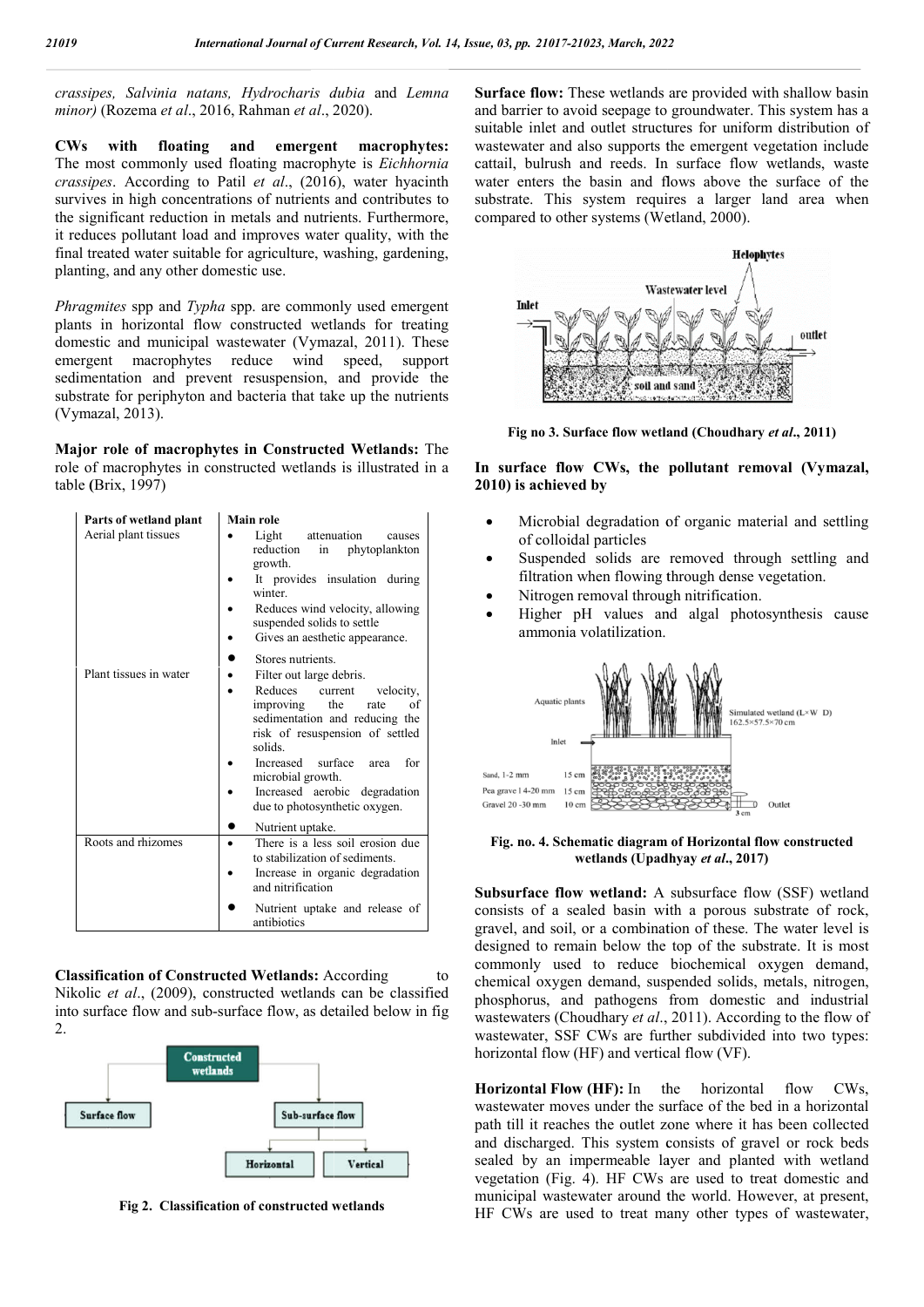including industrial, agricultural, landfill leachate, and runoff waters.

**In HF CWs, the pollutant removal is achieved by (Vymazal, J., 2010).**

- Organic compounds are degraded by microbial degradation under anoxic/anaerobic conditions because the concentration of dissolved oxygen in the filtration beds is very limited.
- Suspended solids are retained by filtration and sedimentation.
- Nitrogen removal is by denitrification.
- Ammonia removal is limited due to insufficient oxygen in the filtration bed.
- P removal is usually low in HF CWs.

In horizontal wetlands, increased bacterial biofilm enhances treatment efficiency and biodegradation capacity. Plastic media have exhibited better performance in the reduction of pollutants than gravel and rubber (Zidan *et al*., 2015). Plants play an important role in the uptake and retention of different contaminants present in the water. The presence of *Typha domingensis in* horizontal flow wetland enhances the efficiency of the system and also contributes to the removal of phosphorus, organic matter, and nitrogen present in the wastewater. The final effluent from this technique improves the water quality and could be an alternative for treating tertiary wastewater (Schierano *et al*., 2020).

**Vertical Flow:** Vertical flow constructed wetlands (VF CWs) are provided with substrates like coarse sand or fine gravel (60 to 100 cm deep) and planted with aquatic vegetation (Fig. 5).



**Fig no. 5. Layout of a vertical flow constructed wetland system (Abou Elela and Hellal, 2012)**

The water is fed in large batches and the water percolates through the sand medium. The new batch of water is introduced only when all the water has percolated and the bed is free of water. This enables the diffusion of oxygen from the air into the bed. It also provides good oxygen transfer, and hence nitrification occurs. Higher organic removal was achieved in vertically constructed wetlands. In addition to this, it is also effective in removing organics and suspended solids, and media with high sorption capacity are used for the removal of phosphorus (Tsihrintzis, 2017). Abdelhakeem *et al*., (2016) showed that this method was efficient in removing different kinds of pollutant characteristics, including BOD, COD, NH4, TSS, and TP, but ineffective in removing nitrates. It is often used to treat domestic and municipal wastewater, especially when discharge limits are set for ammonia-nitrogen. Vertical flow constructed wetlands with *Canna sp* and the substrates of gravel and sand were suggested as suitable techniques for treating secondary effluents. This treatment method offers high

removal of nitrogenous compounds like nitrogen, ammonia, and nitrate. It also further reduces the microbes and organic matter from the wastewater and also provides an oxygenated environment (Sharma *et al*., 2014). Arivoli *et al*., (2015) reported that vertical flow constructed wetlands with aquatic plants like *Typha angustifolia, Erianthus arundinaceus, and Phragmites australis* were suggested as suitable methods for treating heavy metals from pulp and paper industry effluents. This technology is eco-friendly, cost effective, and efficient in removing nutrient loads from wastewater. This has great potential in treating domestic and municipal wastewater and also offers low operation and construction costs. It is a feasible technique for treating wastewater, particularly in rural areas (Perdana *et al*., 2018 and Kulshrestha *et al*., 2020).

#### **Constructed Wetlands for wastewater treatment in India:**

India is a developing country facing a burgeoning population, which leads to industrial growth and agricultural expansion. This has resulted in an increased demand for water. Contamination of groundwater due to partially treated and untreated wastewater from urban settlements, industrial establishments, etc. causes an increase in water demand and results in the generation of waste. Currently, in India, 1.3 billion people's wastewater is untreated and released into the environment, or it is reused in agricultural irrigation without treatment. Constructed wetlands in rural India have the potential to reduce disease and environmental degradation. The conventional methods adopted in developing countries to treat the generated waste include septic tanks, oxidation ponds and ditches, activated sludge processes, anaerobic systems, and trickling filters. The operation and maintenance cost for a typical sewage treatment plant is very high, which makes developing countries search for other suitable techniques for treating wastewater. As a result, constructed wetlands find application in developing countries due to their low operation and maintenance costs (Arceivala and Asolekar, 2012). For improving the sustainability of constructed wetlands, three factors should be considered: 1) Design and operation; 2) Upkeep; 3) New technologies. Further, new studies are required for successful application and to maintain the sustainability of constructed wetlands (Gorgoglione and Torretta, 2018). India's first constructed wetlands were constructed at Sainik School, Bhubaneshwar, Orissa. The bottom was lined with a polyethylene sheet filled with 30% soil, 70% sand and planted with *Typha latifolia* and *Phragmites carca*. The constructed wetlands in this area showed significant removal of BOD, nitrogen, and phosphate from the wastewater with a percentage of 65-75%, 30-50%, and 75-85%, respectively. *Phragmites carca* was efficient in the removal of N when compared to *Typha latifolia* (Juwarkar *et al*, 1995). Horizontal flow constructed wetlands were implemented in the EPCO at Ekant Park and Ujjain Charitable Trust Hospital and Research Centre in Madhya Pradesh. This system showed good removal of COD (77%), TSS (79%), and coliform bacteria (99%) (Vipat *et al*., 2008) and also showed significant removal of BOD (75%), TSS (78%), and NH4 (68%) (Diwan *et al*. 2008). The degradation of a high concentration of waste was achieved after treating domestic wastewater in horizontal sub-surface flow constructed wetlands planted with *Phragmites spp. and Typha spp.* These wetlands mainly act as biological filters and significantly reduce BOD, COD, TSS, and organic nitrogen (Sudarsan *et al*., 2014). Shukla *et al*., (2021) concluded that horizontal subsurface constructed wetlands contributed to the significant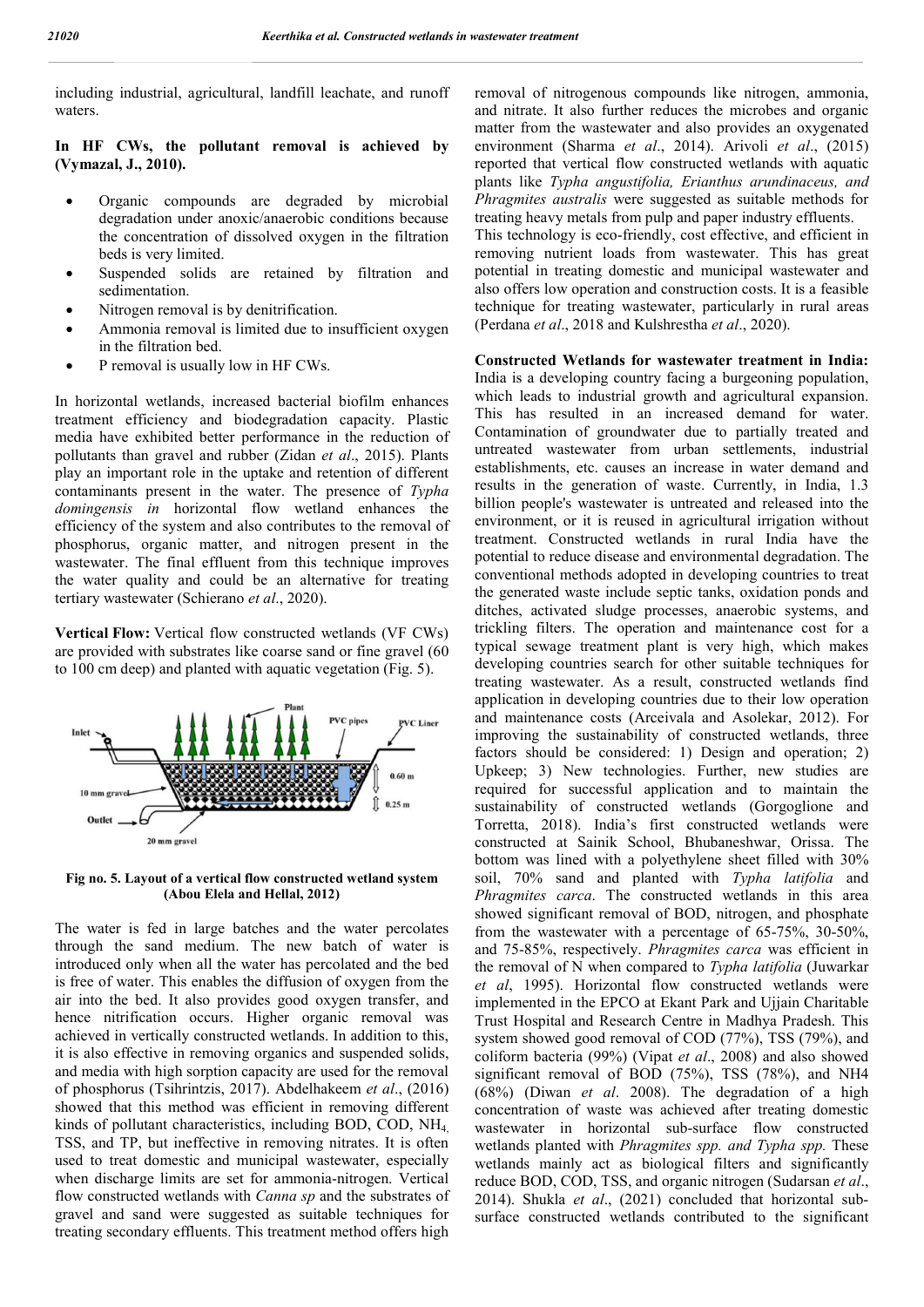removal of various physico-chemical and biological parameters.

Sudarsan *et al*., (2015) stated that constructed wetland can act as a better eco-friendly method and it can be used for commercial biological treatment of wastewater with average removal efficiencies of 75.99 % for BOD, 76.16 % for COD, 57.34 % for TDS, 62.08 % for Nitrate, 58.03 % for Phosphate, and 57.83 % for Potassium. The Ganga, an important river system in India, gets deteriorated due to direct discharge of sewage into the river without any kind of treatment, contributing to 75% of the river pollution (Rai *et al*., 2013). Constructed wetlands play an important role in removing high loads of nutrients and other pollutants efficiently from the sewage water, with an increase in DO levels from nil to 4.71 mg/l at 36 h followed by a 90% reduction in BOD. Thus, constructed wetlands act as an eco-friendly system to treat sewage water before discharging it into the Ganga river. The concept of constructed wetlands has been successfully implemented in urban regions of India by the joint initiative of the European Commission and the Indian government (DST) under the project of SWINGS (Safeguarding water resources in India with green and sustainable technologies). Under this project, constructed wetlands were setup at Aligarh Muslim University (AMU), Aligarh, Uttar Pradesh, at Indira Gandhi National Technical University (IGNTU), Amarkantak, Madhya Pradesh, and Kalyani University, Kalyani, West Bengal. Seeing the success of SWINGS in its projects, the Indian government has also taken an initiative for the development of constructed wetlands in rural areas, especially regions along the ghats of the Ganga and Yamuna rivers (Khan and Khalil, 2017). Constructed wetlands are used for treating wastewater from dairy and heavy metal industries. Through this process, a high rate of disinfection can be achieved, and the effluent water can be used for agricultural purposes. But, this application suits well for grey water treatment when compared to black water because the biodegradation rate is much higher in greywater than in blackwater. The final treated water is used for irrigation and laundry purposes and reduces the dependence on freshwater usage by about 35% (Gupta and Khare, 2018). Constructed wetlands with aquatic plants like *Typha latifolia* and *Canna indica* were used for treating wastewater generated by households. This methodology was successfully implemented in Kothapally, Telangana. Total coliform bacteria were consistently reduced to about 80%, followed by a significant reduction in inorganic nitrogen (67%), COD (65%) and sulphate (60%). The treated water was finally used for irrigation in agricultural fields, which helped the farmers to cultivate additional crops and was also useful in generating income (Datta *et al*., 2021). This technology does not find widespread application in India due to a lack of awareness and local expertise in developing the technology (Friedrichsen *et al*., 2021), and there is a need for creating awareness among the general public and private sector to adopt this eco-friendly approach to treating domestic sewage in India.

## **CONCLUSION**

A constructed wetland is an environmentally friendly and effective method for treating wastewater, particularly greywater or domestic wastewater. The nutrients present in the greywater include nitrate, nitrite, phosphate, ammonia, and the other physical-chemical characteristics of greywater, especially COD and BOD, are considerably reduced when greywater is

treated in the constructed wetlands. The treated wastewater is used for domestic purposes, which includes watering of plants, lawns, and other recreational activities. For successful operation of constructed wetlands, certain components should be taken into account, including the type and loading rate of wastewater, substrate, vegetation, climatological, hydrological, and climatological factors. Proper monitoring and management are also a main factor needed for good operation of constructed wetlands. It is gaining popularity among the developing countries like India, since this technology offers a lowest operation and maintenance cost when compared to the other conventional methods for treating wastewater.

#### **REFERENCES**

- Abdelhakeem, S.G., Aboulroos, S.A. and Kamel, M.M., 2016. Performance of a vertical subsurface flow constructed wetland under different operational conditions. *Journal of Advanced Research*, *7*(5), pp.803-814.
- Abou-Elela, S.I. and Hellal, M.S., 2012. Municipal wastewater treatment using vertical flow constructed wetlands planted with Canna, Phragmites and Cyprus. *Ecological engineering*, *47*, pp.209-213.
- Arceivala, S.J. and Asolekar, S.R., 2012. "Environmental studies: A practitioners approach",TataMcgraw Hill Education (India) Pvt. Ltd., New Delhi.
- Arivoli, A., Mohanraj, R. and Seenivasan, R., 2015. Application of vertical flow constructed wetland in treatment of heavy metals from pulp and paper industry wastewater. *Environmental Science and Pollution Research*, *22*(17), pp.13336-13343.
- Brix, H., 1997. Do macrophytes play a role in constructed treatment wetlands?. *Water science and technology*, *35*(5), pp.11-17.
- Chen, Y., Wen, Y., Zhou, Q., Vymazal, J., 2014. Effects of plant biomass on denitrifying genes in subsurface-flow constructed wetlands. *BioresoureTechnolnology*. 157, pp. 341–345.
- Choudhary, A.K., Kumar, S. and Sharma, C., 2011. Constructed wetlands: an approach for wastewater treatment. *Elixir Pollution*, *37*(8), pp.3666-3672.
- Datta, A., Singh, H.O., Raja, S.K. and Dixit, S., 2021. Constructed wetland for improved wastewater management and increased water use efficiency in resource scarce SAT villages: a case study from Kothapally village, in India. *International Journal of Phytoremediation*, pp.1-10.
- Diwan, V., Shrivastava, P., Vyas, V., 2008. Horizontal Subsurface Flow Constructed Wetland in a Tropical Climate a Performance from Ujjain, India. (= Proceedings 11th International Conference on Wetland Systems Technology in Water Pollution Control, November 1-7 2008, Indore-Ujjain, India, 711-716 ). Indore: International Water Association (IWA) Publishing.
- Dordio, A., Palace, A.J. and Pinto, A.P., 2008. Wetlands: Water Living Filters?.
- Elzein, Z.A.K.A.A., Abdou, A. and Abd ElGawad, I., 2016. Constructed wetlands as a sustainable wastewater treatment method in communities. *Procedia Environmental Sciences*, *34*, pp.605-617.
- Farooqi, I.H., Basheer, F. and Chaudhari, R.J., 2008. Constructed wetland system (CWS) for wastewater treatment. In *Proceedings of Taal2007: The 12th World Lake Conference*(Vol. 1004, p. 1009).
- Friedrichsen, C.N., Monroe, M., Daroub, S.H. and Wani, S.P., 2021. Yuck! Plural valuation of constructed wetlands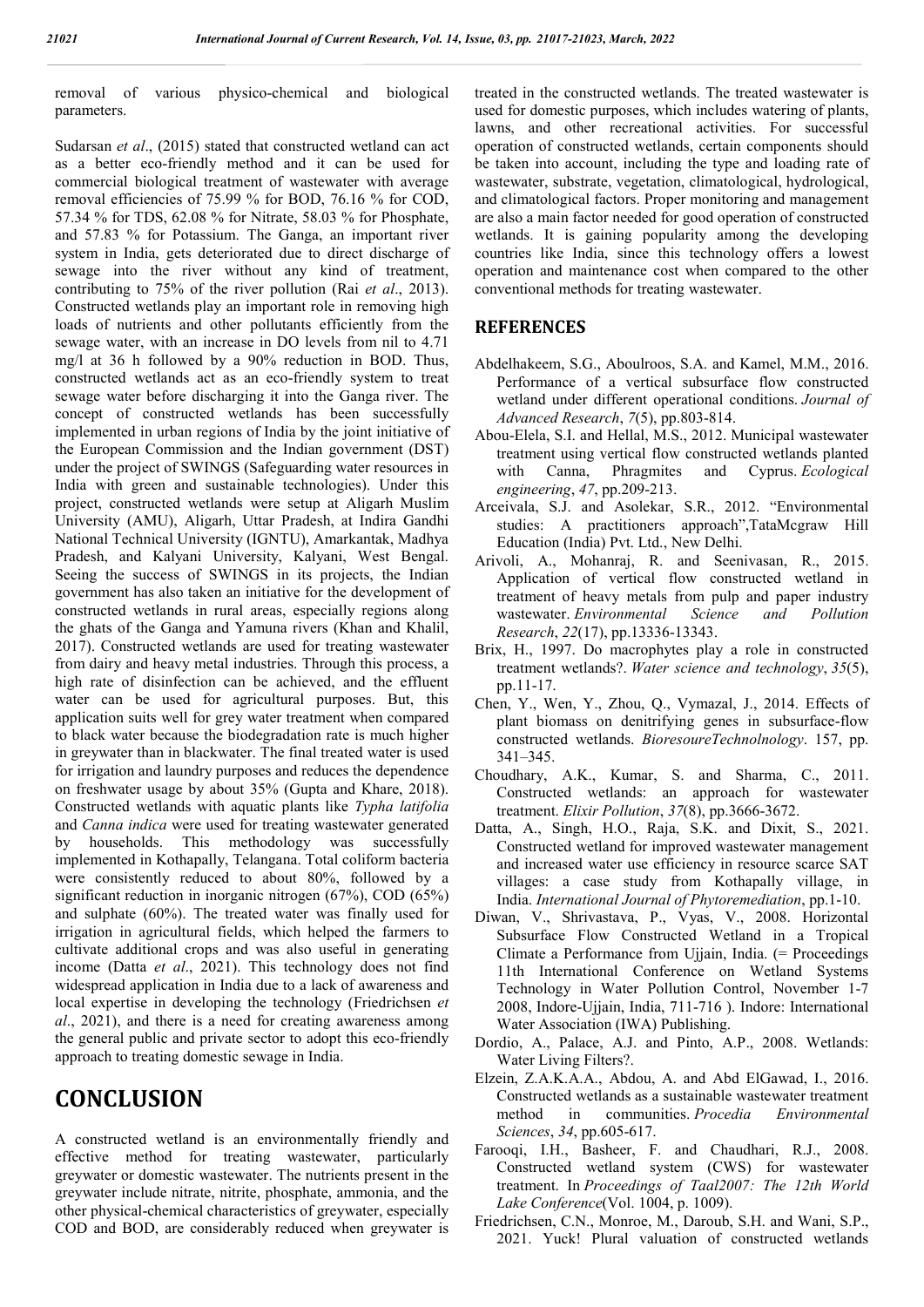maintenance for decentralized wastewater treatment in rural India. *Frontiers in Sustainable Food Systems*, *4*, p.282.

- Gopal, B., 1999. Natural and constructed wetlands for wastewater treatment: potentials and problems. *Water science and technology*, *40*(3), pp.27-35.
- Gorgoglione, A. and Torretta, V., 2018. Sustainable management and successful application of constructed wetlands: a critical review. *Sustainability*, *10*(11), p.3910.
- Gupta, S. and Khare, D.,2018. Constructed Wetlands: An Emerging Paradise for Sustainable Treatment of Wastewater. Journal of Water Resource Engineering and Management,  $5(1)$ , pp. 1-5.
- Juwarkar, A.S.,Oke, B.,Juwarkar, A., Patnaik, S.M., 1995. Domestic Wastewater Treatment through Constructed Wetland in India. In: Water Science and Technology: Volume 32 , 291-294.
- Khan, U.M. and Khalil, N., 2017. Constructed Wetlands for Domestic Wastewater Treatment – A Promising Technology for Rural Areas in India. *International Journal of Engineering Technology Science and Research*, 4(6),pp.398-404.
- Kulshrestha, K., Aalam, T. and Khalil, N., 2020. Municipal wastewater treatment through vertical flow constructed wetlands: A demonstration in tropical climate region. *IWRA (India) Journal (Half Yearly Technical Journal of Indian Geographical Committee of IWRA)*, *9*(1), pp.3-7.
- Kumar, S. and Dutta, V., 2019. Constructed wetland microcosms as sustainable technology for domestic wastewater treatment: an overview. *Environmental Science and Pollution Research*, *26*(12), pp.11662-11673.
- Li, Y., Zhu, G., Ng, W.J., Tan, S.K., 2014. A review on removing pharmaceutical contaminants from wastewater by constructed wetlands: design, performance and mechanism. *Science of Total Environment*. 468, pp. 908-932.
- Nikolić, V., Milićević, D. and Milenković, S., 2009. Wetlands, constructed wetlands and theirs role in wastewater treatment with principles and examples of using it in Serbia. *Facta universitatis-series: Architecture and Civil Engineering*, *7*(1), pp.65-82.
- Patil, S.S., Dhulap, V.P. and Kaushik, G., 2016. Application of constructed wetland using *Eichhornia crassipes* for sewage treatment. *Journals of Materials and Environmental Science*, *7*, pp.3256-3263.
- Perdana, M.C., Sutanto, H.B. and Prihatmo, G., 2018, April. Vertical Subsurface Flow (VSSF) constructed wetland for domestic wastewater treatment. In *IOP Conference Series: Earth and Environmental Science* (Vol. 148, No. 1, p. 012025). IOP Publishing.
- Rahman, M.E., Bin Halmi, M.I.E., Bin Abd Samad, M.Y., Uddin, M.K., Mahmud, K., Abd Shukor, M.Y., Sheikh Abdullah, S.R. and Shamsuzzaman, S.M., 2020. Design, Operation and Optimization of Constructed Wetland for Removal of Pollutant. *International Journal of Environmental Research and Public Health*, *17*(22), p.8339.
- Rai, U.N., Tripathi, R.D., Singh, N.K., Upadhyay, A.K., Dwivedi, S., Shukla, M.K., Mallick, S., Singh, S.N. and Nautiyal, C.S., 2013. Constructed wetland as an ecotechnological tool for pollution treatment for conservation of Ganga river. *Bioresource technology*, *148*, pp.535-541.
- Rozema, E.R., VanderZaag, A.C., Wood, J.D., Drizo, A., Zheng, Y., Madani, A. and Gordon, R.J., 2016. Constructed

wetlands for agricultural wastewater treatment in Northeastern North America: A review. *Water*, *8*(5), p.173.

- Saeed, T. and Sun, G., 2012. A review on nitrogen and organics removal mechanisms in subsurface flow constructed wetlands: dependency on environmental parameters, operating conditions and supporting media. *Journal of environmental management*, *112*, pp.429-448.
- Schierano, M.C., Panigatti, M.C., Maine, M.A., Griffa, C.A. and Boglione, R., 2020. Horizontal subsurface flow constructed wetland for tertiary treatment of dairy wastewater: removal efficiencies and plant uptake. *Journal of Environmental Management*, *272*, p.111094.
- Sharma, G., Priya., Brighu, U., 2014. Performance analysis of vertical up-flow constructed wetlands for secondary treated effluent. *APCBEE procedia*, *10*, pp.110-114.
- Shukla, R., Gupta, D., Singh, G. and Mishra, V.K., 2021. Performance of horizontal flow constructed wetland for secondary treatment of domestic wastewater in a remote tribal area of Central India. *Sustainable Environment Research*, *31*(1), pp.1-10.
- Sudarsan, J.S., Deeptha, V.T., Prathap, M.G. and Maurya, D., 2014. Performance study of constructed wetlands for industrial waste water treatment. International Conference on Innovative Technologies and Management for Water Security.
- Sudarsan, J.S., Roy, R.L., Baskar, G., Deeptha, V.T. and Nithiyanantham, S., 2015. Domestic wastewater treatment performance using constructed wetland. *Sustainable Water Resources Management*, *1*(2), pp.89-96.
- Sundaravadivel, M. and Vigneswaran, S., 2001. Constructed wetlands for wastewater treatment. *Critical Reviews in Environmental Science and Technology*, *31*(4), pp.351-409.
- Tsihrintzis, V.A., 2017. The use of vertical flow constructed wetlands in wastewater treatment. *Water Resources Management*, *31*(10), pp.3245-3270.
- UN-HABITAT, 2008. Constructed Wetlands Manual. UN-HABITAT Water for Asian Cities Programme Nepal, Kathmandu.
- Upadhyay, A.K., Singh, N.K., Bankoti, N.S. and Rai, U.N., 2017. Designing and construction of simulated constructed wetland for treatment of sewage containing metals. *Environmental technology*, *38*(21), pp.2691-2699.
- Verhoeven, J.T. and Meuleman, A.F., 1999. Wetlands for wastewater treatment: opportunities and limitations. *Ecological engineering*, *12*(1-2), pp.5-12.
- Vipat, V., Singh, U.and Billore, S.K., 2008. Efficacy of Rootzone Technology for Treatment of Domestic Wastewater: Field Scale Study of a Pilot Project in Bhopal (MP), India. In: SENGUPTA, M. ; DALWANI, R. (2007): Proceedings of Taal 2007: 12th World Lake Conference October 28 to November 2 2007, Jaipur, India. Jaipur: 995- 1003.
- Vymazal, J., 2010. Constructed wetlands for wastewater treatment. *Water*, *2*(3), pp.530-549.
- Vymazal, J., 2011. Plants used in constructed wetlands with horizontal subsurface flow: a review. *Hydrobiologia*, *674*(1), pp.133-156.
- Vymazal, J., 2013. Emergent plants used in free water surface constructed wetlands: a review. *Ecological engineering*, *61*, pp.582-592.
- Wang, R.; Korboulewsky, N.; Prudent, P.; Domeizel, M.; Rolando, C.; Bonin, G., 2010.Feasibility of using an organic substrate in a wetland system treating sewage